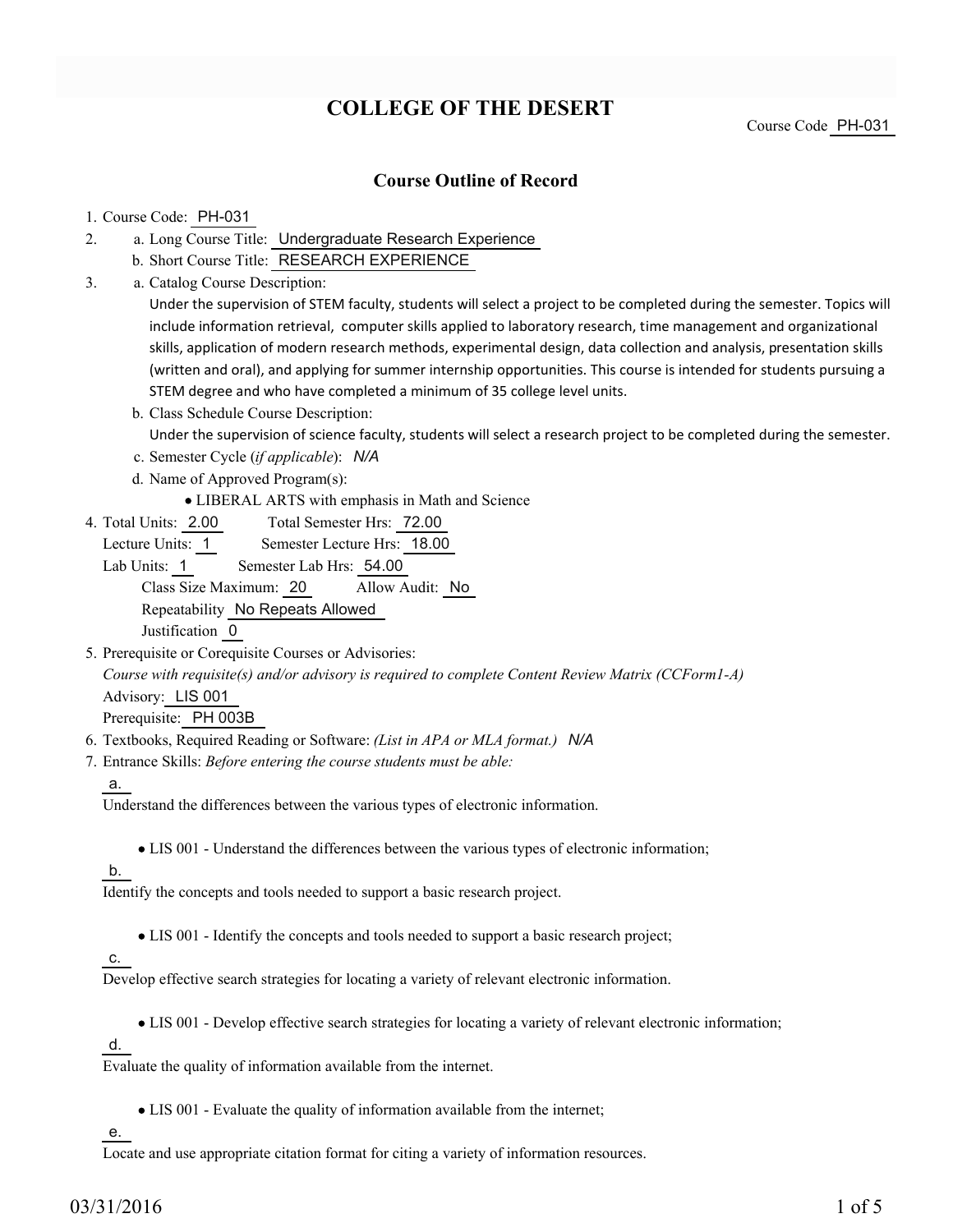LIS 001 - Locate and use appropriate citation format for citing to a variety of information resources.

Understand Electromagnetic Waves and how they relate to mechanical waves and Maxwell's equations.

- PH 003B Understand Electromagnetic Waves and how they relate to mechanical waves and Maxwell's equations.
- g.

f.

Understand the concepts of Heats & Temperature, Phase Changes, Thermal Expansion, Heat Transfer, Kinetic Theory and the Ideal Gas Law.

PH 003B - Understand the concepts of Heats & Temperature, Phase Changes, Thermal Expansion, Heat Transfer, Kinetic Theory and the Ideal Gas Law.

#### h.

Understand the relationships between Charge, Electric Forces and Coulomb's Law.

- PH 003B Understand the relationships between Charge, Electric Forces and Coulomb's Law.
- i.

Solve problems involving direct and alternating currents and apply this in laboratory conditions.

- PH 003B Solve DC Circuit problems using Ohms Law and Kirchoffs Laws.
- PH 003B Solve AC Circuit problems.
- 8. Course Content and Scope:

#### Lecture:

The scientific method. The research process. Types of Library-specific databases. Online literature searches. Evaluation of online articles. Proper citation of information both written and online. Experimental design. Preparation of written, oral, and poster presentation using appropriate software. Time management skills and balancing coursework with research. Summer Research Internships, what are they, where are they found, and how to apply.

Lab: *(if the "Lab Hours" is greater than zero this is required)*

Laboratory safety with specific reference to working in a research lab.

Introduction to Laboratory software, e.g. LabView and MatLab.

Creating a laboratory notebook.

Conduct research project.

Summary and analysis of project results.

Preparation of written, oral and poster presentations using appropriate software.

## 9. Course Student Learning Outcomes:

#### 1.

Demonstrate the use of modern research methods.

#### 2.

Utilize skills relating to the process of conducting scientific research and applying the scientific method.

## 3.

Apply the basics of experimental design, data collection, data analysis and hypothesis testing.

## 4.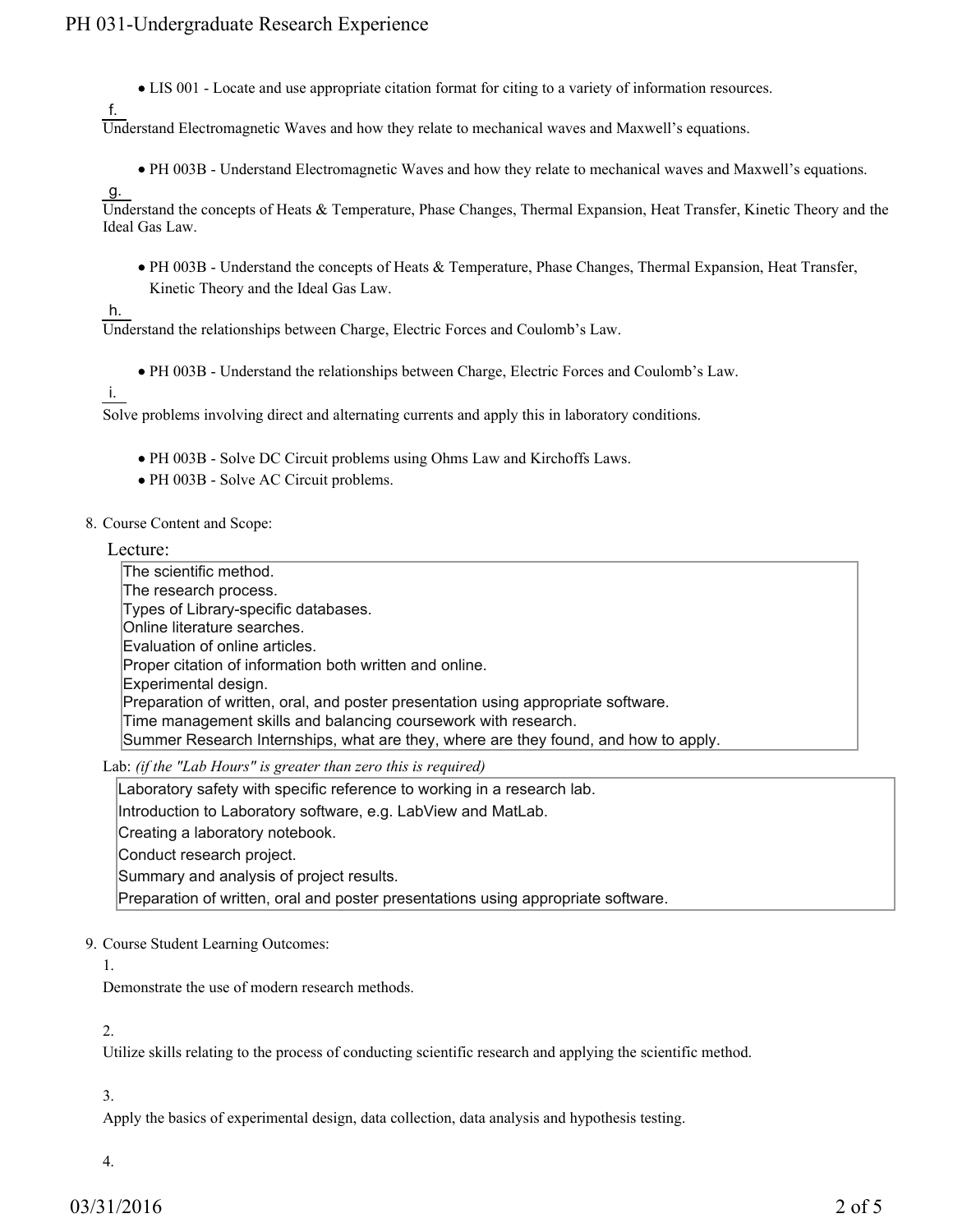# PH 031-Undergraduate Research Experience

Analyze current research published in the scientific literature.

5.

Summarize ideas, scientific knowledge and experimental outcomes through written and oral communication.

6.

Apply time management and study skills to successfully complete a research project during the semester.

- 10. Course Objectives: Upon completion of this course, students will be able to:
	- a. Demonstrate literature searches to assess previous work by others.
	- b. Create proper citations for referencing the work of others.
	- c. Demonstrate the skills necessary to collect and analyze data, and present results.
	- d. Apply multiple software programs in a research environment.
	- e. Develop a schedule that makes it possible to complete research projects and coursework.
	- f. Propose a research project and present the proposal to others.
	- g. Evaluate proposed work by others for goals, objectives, activities and feasibility.
	- h. Write a paper describing research and results with proper formatting and literature citations.
	- i. Prepare a poster for presentation that describes a research project.
	- j. Present completed research project to a group utilizing PowerPoint or similar software.
	- k. Locate and apply for summer research internship opportunities at national laboratories and universities.
- Methods of Instruction: *(Integration: Elements should validate parallel course outline elements)* 11.
	- a. Collaborative/Team
	- b. Experiential
	- c. Journal
	- d. Laboratory
	- e. Lecture
	- f. Supplemental/External Activity
- 12. Assignments: (List samples of specific activities/assignments students are expected to complete both in and outside of class.) In Class Hours: 72.00

Outside Class Hours: 18.00

a. In-class Assignments

**Notetaking** Participation in discussion Presentation of project proposal Critique proposals of other students Conduct project Presentation of completed project (Oral and Poster)

b. Out-of-class Assignments

Literature search Project design Complete project analysis and summarize results Prepare written document

- 13. Methods of Evaluating Student Progress: The student will demonstrate proficiency by:
	- Portfolios
	- Term or research papers
	- Laboratory projects
	- Presentations/student demonstration observations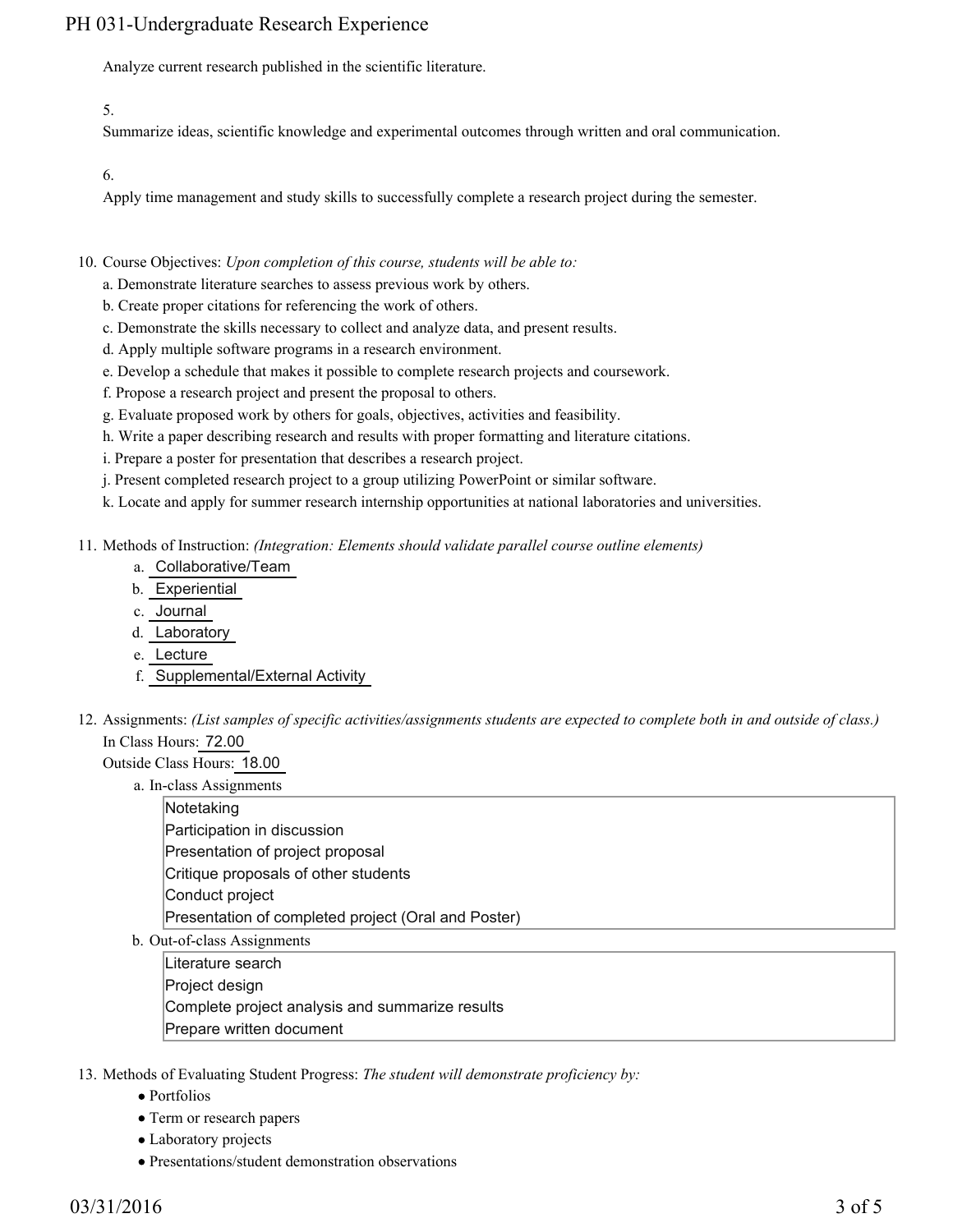## PH 031-Undergraduate Research Experience

- Group activity participation/observation
- Organizational/timelines assessment
- 14. Methods of Evaluating: Additional Assesment Information:
- 15. Need/Purpose/Rationale -- All courses must meet one or more CCC missions.

PO-GE C1-Natural Sciences

Explain concepts and theories related to physical, chemical, and biological natural phenomena.

Apply the scientific process and its use and limitations in the solution of problems.

Draw a connection between natural sciences and their own lives.

Make critical judgments about the validity of scientific evidence and the applicability of scientific theories.

 Demonstrate knowledge of the use of technology in scientific investigation and human endeavors, and the advantages and disadvantage of that technology.

 Use college-level mathematical concepts and methods to understand, analyze, and explain issues in quantitative terms.

PO-BS Critical Thinking

Assess relevant information and come to thought-out conclusions and solutions.

Communicate meaningfully with others.

IO - Scientific Inquiry

Identify components of the scientific method.

 Collect and analyze data. Skills of data collection include an understanding of the notion of hypothesis testing and specific methods of inquiry such as experimentation and systematic observation.

 Predict outcomes utilizing scientific inquiry: using evidence and assertions determine which conclusions logically follow from a body of quantitative and qualitative data.

Analyze quantitative and qualitative information to make decisions, judgments, and pose questions.

Recognize the utility of the scientific method and its application to real life situations and natural phenomena.

16. Comparable Transfer Course

| University<br><b>System</b> | Campus                                       | Course<br><b>Number</b> | <b>Course Title</b>        | Catalog<br>Year |
|-----------------------------|----------------------------------------------|-------------------------|----------------------------|-----------------|
| <b>CSU</b>                  | San Diego State University                   | Phy 296                 | <b>Experimental Topics</b> | 2015            |
| UC.                         | <b>UC</b> Riverside                          | Phy 097                 | Lower Division<br>Research | 2015            |
| <b>CSU</b>                  | California Polytechnic University,<br>Pomona | Phy 441                 | Internship in Physics      | 2015            |

17. Special Materials and/or Equipment Required of Students:

All equipment, materials, and supplies will be provided to the students.

18. Materials Fees: none Required Material?

## **Material or Item Cost Per Unit Total Cost**

19. Provide Reasons for the Substantial Modifications or New Course:

This course will provide STEM majors with the research experience necessary to prepare them to participate in research laboratories upon transfer to a four-year institution. This is recommended by the Presidential Council of Advisors on Science and Technology (PCAST)

- a. Cross-Listed Course *(Enter Course Code)*: *N/A* 20.
	- b. Replacement Course *(Enter original Course Code)*: *N/A*